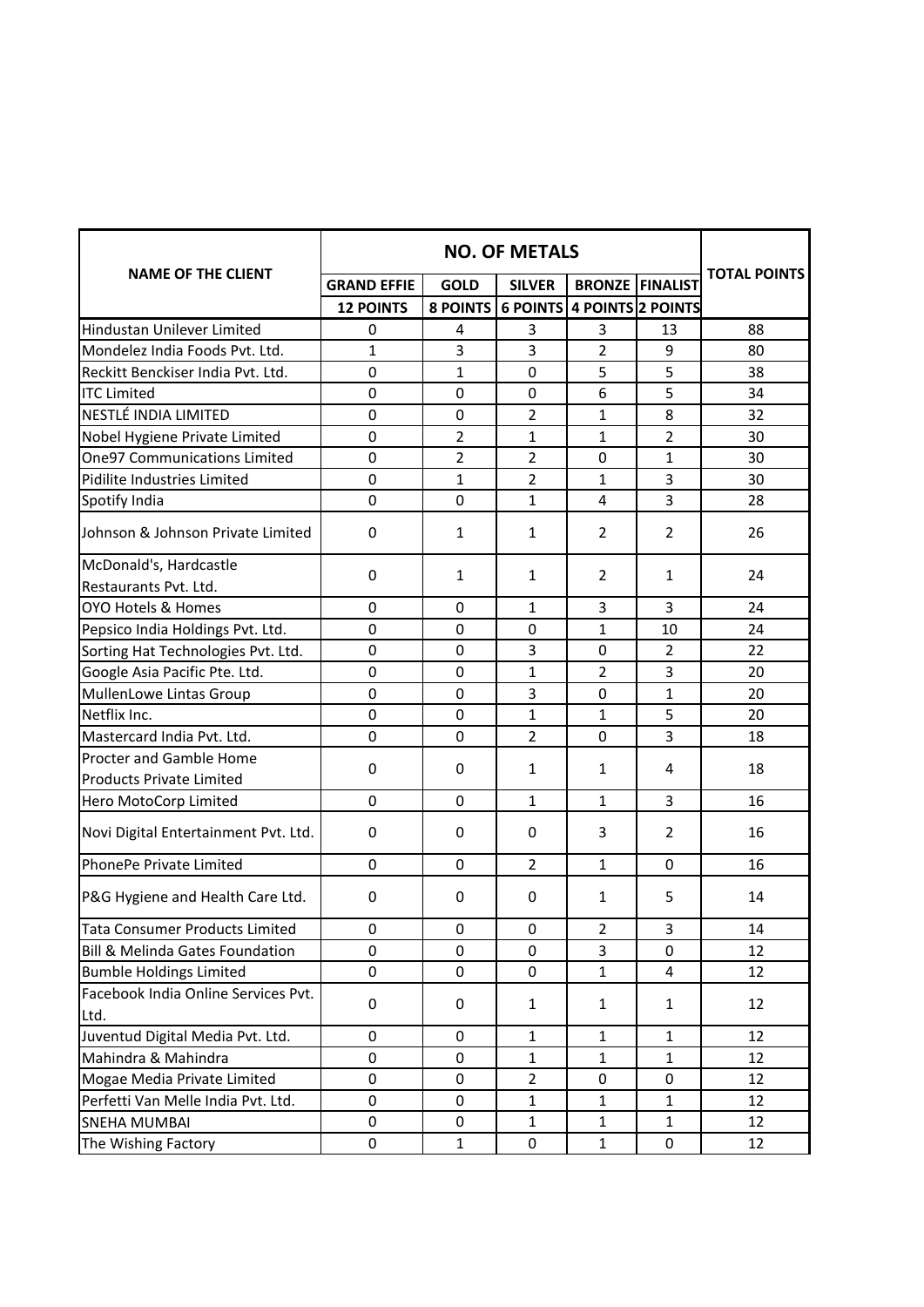| Asian Paints Ltd.                               | 0           | $\Omega$     | 0            | $\mathbf{1}$   | 3              | 10                      |
|-------------------------------------------------|-------------|--------------|--------------|----------------|----------------|-------------------------|
| <b>Bundl Technologies Private Limited</b>       | 0           | 0            | $\mathbf{1}$ | $\mathbf{1}$   | 0              | 10                      |
| Haier Appliances (India) Private<br>Limited     | 0           | 0            | $\mathbf{1}$ | $\mathbf{1}$   | 0              | 10                      |
| <b>Bharti Airtel Limited</b>                    | 0           | 0            | 0            | 0              | 4              | 8                       |
| Britannia Industries Limited                    | $\mathbf 0$ | $\mathbf{1}$ | 0            | $\Omega$       | 0              | 8                       |
| Diageo India Pvt. Ltd.                          | 0           | 0            | 1            | $\Omega$       | 1              | 8                       |
| Fashnear Technologies Private                   |             |              |              |                |                |                         |
| Limited                                         | 0           | 0            | 0            | $\overline{2}$ | 0              | 8                       |
| Flipkart Internet Private Limited               | $\Omega$    | $\Omega$     | $\mathbf{0}$ | $\mathbf{1}$   | $\overline{2}$ | 8                       |
| Hiveloop Technologies Private                   | 0           | 0            | 0            | $\overline{2}$ | 0              | 8                       |
| Limited                                         |             |              |              |                |                |                         |
| Instagram                                       | $\mathbf 0$ | 0            | $\Omega$     | $\overline{2}$ | 0              | 8                       |
| Amazon                                          | 0           | 0            | 0            | $\mathbf{1}$   | 1              | 6                       |
| Canara HSBC Oriental Bank of                    |             |              |              |                |                |                         |
| Commerce Life Insurance Company<br>Limited      | 0           | 0            | 0            | 0              | 3              | 6                       |
| Cars24 Services Private Limited                 | $\mathbf 0$ | 0            | $\mathbf{1}$ | 0              | 0              | 6                       |
| Cipla Health Pvt. Ltd.                          | 0           | 0            | 0            | $\mathbf{1}$   | 1              | 6                       |
| Godrej Consumer Products Limited                | 0           | 0            | 1            | 0              | 0              | 6                       |
| IndiGo (InterGlobe Aviation Ltd.)               | 0           | 0            | $\mathbf{1}$ | 0              | 0              | 6                       |
| Livpure Pvt. Ltd.                               | 0           | 0            | $\Omega$     | $\mathbf{1}$   | $\mathbf{1}$   | 6                       |
| Mcnroe Consumer Products Pvt.<br>Ltd.           | 0           | 0            | 0            | $\mathbf{1}$   | 1              | 6                       |
| <b>OLX INDIA BV</b>                             | 0           | 0            | 0            | $\mathbf{1}$   | 1              | 6                       |
| Radio Zindagi                                   | $\mathbf 0$ | 0            | 0            | $\mathbf{1}$   | 1              | 6                       |
| Trigger-Happy Entertainment Pvt.<br>Ltd.        | 0           | 0            | 0            | $\mathbf{1}$   | $\mathbf{1}$   | 6                       |
| Zomato Media Private Limited                    | 0           | $\Omega$     | 0            | $\mathbf{1}$   | $\mathbf{1}$   | 6                       |
| ABP Pvt. Ltd.                                   | $\pmb{0}$   | 0            | 0            | $\mathbf{1}$   | 0              | 4                       |
| <b>Axis Bank Limited</b>                        | 0           | 0            | 0            | 0              | 2              | 4                       |
| Burger King India Private Limited               | 0           | $\mathbf 0$  | $\Omega$     | $\mathbf{1}$   | $\Omega$       | 4                       |
| Future Retail Limited                           | $\mathsf 0$ | 0            | $\pmb{0}$    | 0              | $\overline{2}$ | 4                       |
| GlaxoSmithKline Asia Private Ltd.               | 0           | 0            | 0            | 0              | 2              | 4                       |
| L'Oréal India                                   | 0           | 0            | 0            | $\mathbf{1}$   | 0              | 4                       |
| LT Foods Ltd.                                   | $\pmb{0}$   | 0            | 0            | 0              | $\overline{2}$ | $\overline{\mathbf{4}}$ |
| Samsung India Electronics Pvt. Ltd.             | 0           | 0            | 0            | 0              | $\overline{2}$ | 4                       |
| upGrad Education Private Limited                | 0           | $\Omega$     | 0            | $\Omega$       | $\overline{2}$ | 4                       |
| <b>ACKO GENERAL INSURANCE</b><br><b>LIMITED</b> | 0           | 0            | 0            | 0              | $\mathbf{1}$   | $\overline{2}$          |
| Aditya Birla Capital Ltd.                       | 0           | 0            | 0            | $\Omega$       | $\mathbf{1}$   | $\overline{2}$          |
| Bajaj Auto Limited                              | 0           | 0            | 0            | 0              | $\mathbf{1}$   | $\overline{2}$          |
| Bennett Coleman & Co. Ltd.                      | 0           | 0            | 0            | $\pmb{0}$      | $\mathbf{1}$   | $\overline{2}$          |
|                                                 |             |              |              |                |                |                         |